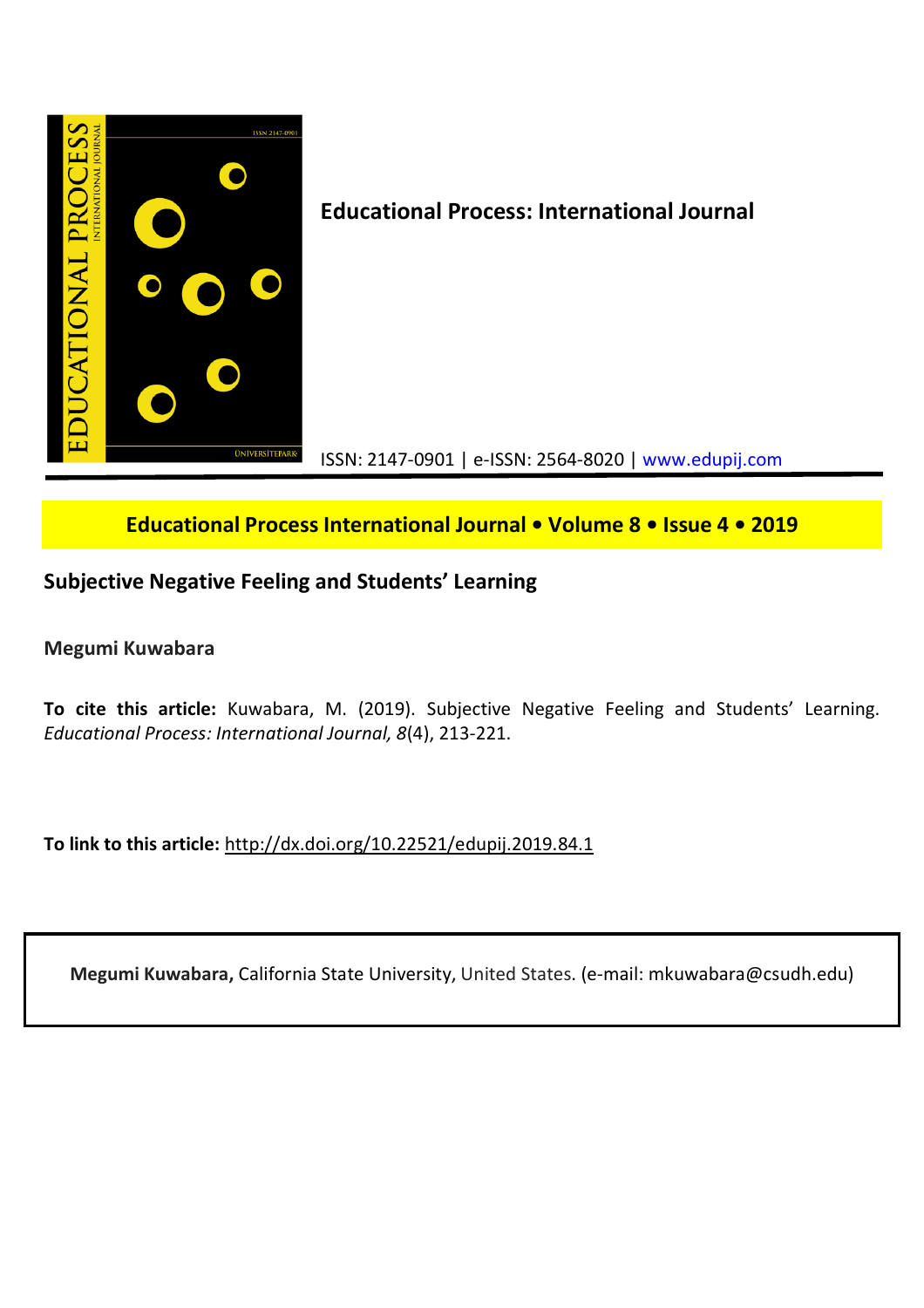EDUPIJ • Volume 8 • Issue 4 • 2019 • pp. 213–221.

# **Subjective Negative Feeling and Students' Learning**

MEGUMI KUWABARA

## **Abstract**

This study examined the relationship between the subjective negative feeling states that undergraduate students felt about a research methods course and of their course performance. A total of 106 undergraduates were surveyed about their subjective feeling states at both the beginning and the end of the term. These feeling variables were correlated with their course performance variables (exam scores, research paper scores, and final course grades). The results found that the more reduction in subjective negative feelings students had, the better they performed in the course. This study also examined what aspects of the research methods course that students felt negative about. This research contributes to the scholarship of teaching and learning by highlighting the importance of students' feeling state and how it might influence students' learning in college-level courses. This research also expands the current knowledge in this relationship by examining what aspects students felt negative about a particular course, which might guide us on how to teach it in the future.

**Keywords:** Emotion, learning, subjective feeling, course performances, research methods.



………………………………………........….....………………………………...…………… EDUPIJ • ISSN 2147-0901 • e-ISSN 2564-8020 Copyright © 2019 by ÜNİVERSİTEPARK

edupij.com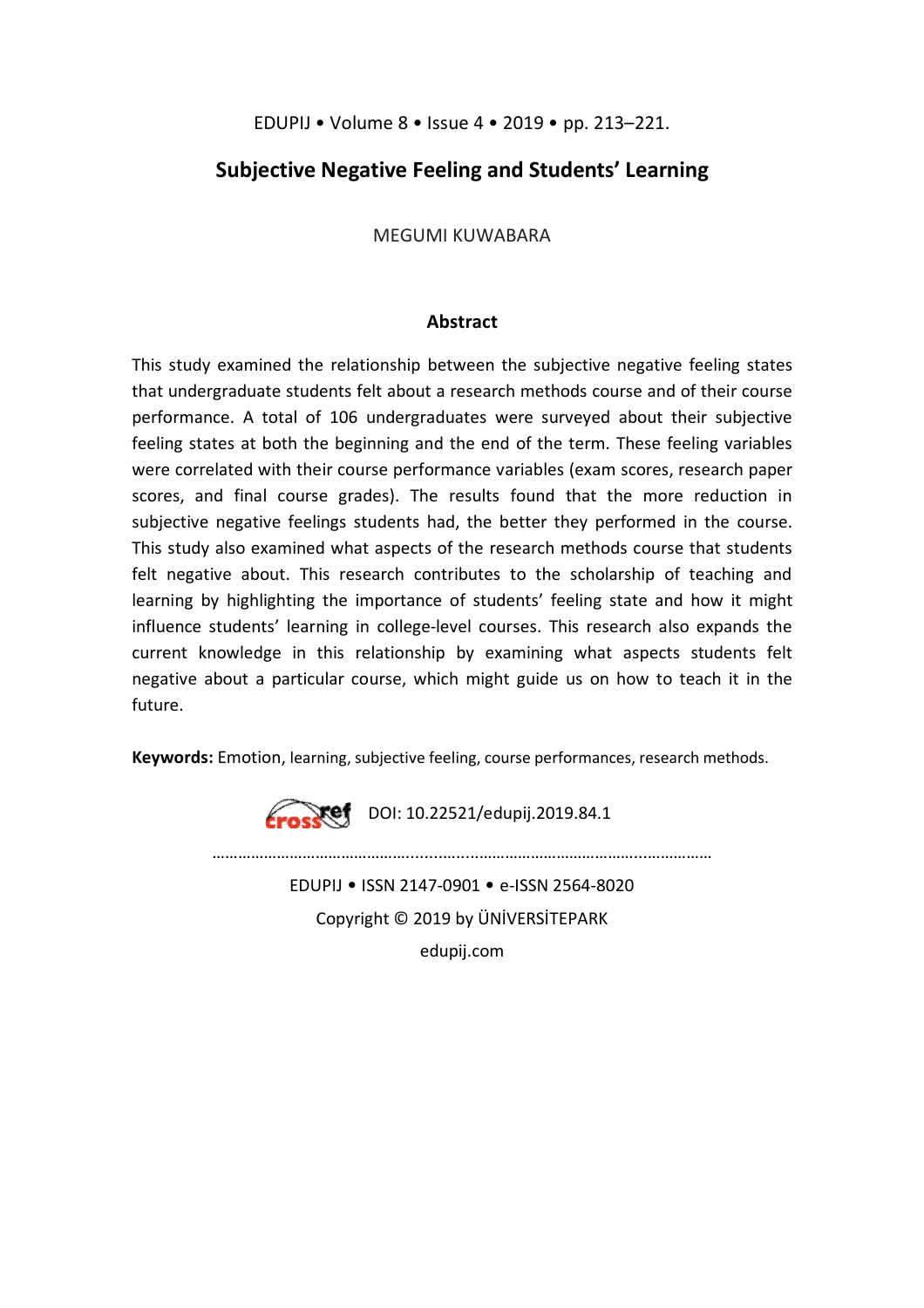#### **Introduction**

As an instructor, I see many different kinds of feelings in my classrooms. Seeing these different feeling states made me wonder how subjective feelings, especially negative ones, students have about the course might impact their learning in the classroom.

Previous studies have shown that negative feeling states impede cognition. For example, anxiety tends to reduce working memory capacity (Ashcraft & Kirk, 2001). Within a highly studied phenomenon of test anxiety, some studies have shown that test anxiety impedes students' optimal performance in courses (see Hembree, 1988 for review). The negative influence of anxiety on learning might be due to the attentional differences; highly anxious people tend to divide their attention between self and task (divided attention), whereas lessanxious people tend to focus solely on the task (focused attention) (see Wine, 1971 for review). Studies have also shown that the treatments to reduce text anxiety facilitated better course performance (see Hembree, 1988 for review). Physically, studies focused on stress hormone, cortisol, have found that cortisol could impair memory and learning (see Roozendaal, McEwen, & Chatterji, 2009 for review). Studies have also shown that stress impairs memory recall (Bahrick, Parker, Fivush, & Levitt, 1998; Kuhlmann, Piel, & Wolf, 2005; Merritt, Orstein, & Spicker, 1994; Payne, Nadel, Allen, Thomas, & Jacobs, 2002). Others state that stress also prevents people from learning (see Perry, 2006 for review).

Previous studies have also shown that fear prevents people from taking initiatives, which is a crucial part of learning. For example, fear prevented affluent high school students to take social responsibility (Seider, 2008) and fear prevented faculty to modify their teaching strategies (Hodges, 2006). Studies have also shown that the prefrontal cortex, which is a region of the brain that is critical for higher-order cognitive functions, such as executive functions, learning, and decision making, has been shown to be impaired by chronic fear (see Arnsten, 2009 for review).

One of the courses that trigger students' negative feeling states is a research methods course. Studies have shown that students often perceive research methods courses to be difficult, challenging, and novel, which triggers negative feelings, such as being stressed and anxious (Papanastasiou & Zembylas, 2008). Some researchers have called this specific anxiety as "research methods anxiety" (Papanastasiou & Zembylas, 2008). For example, Papanastasiou and Zembylas (2008) studied research methods anxiety in undergraduate students and found anxiety levels were related to their perception of course difficulty (the more difficult that students perceived the course to be, the more anxiety they felt) and relevance to their future careers (the more relevant that students perceived the research to be for their future career, the more anxiety they felt). Interestingly, in this study, the results also found that the more anxious students felt, the better grades they achieved in the course (Papanastasiou & Zembylas, 2008).

Using students in a research methods course as participants, this study tested two research questions about negative subjective feeling states and learning. The first research question was to test how students felt about the research methods course at the beginning of the term might be related to their course performance. This study also examined what aspects of the course students felt negative about. Based on previous studies of negative feeling state and learning, the hypothesis of the current study was that there would be negative correlations between the subjective negative feeling students felt at the beginning of the term and their course performance – the more negative feelings students felt about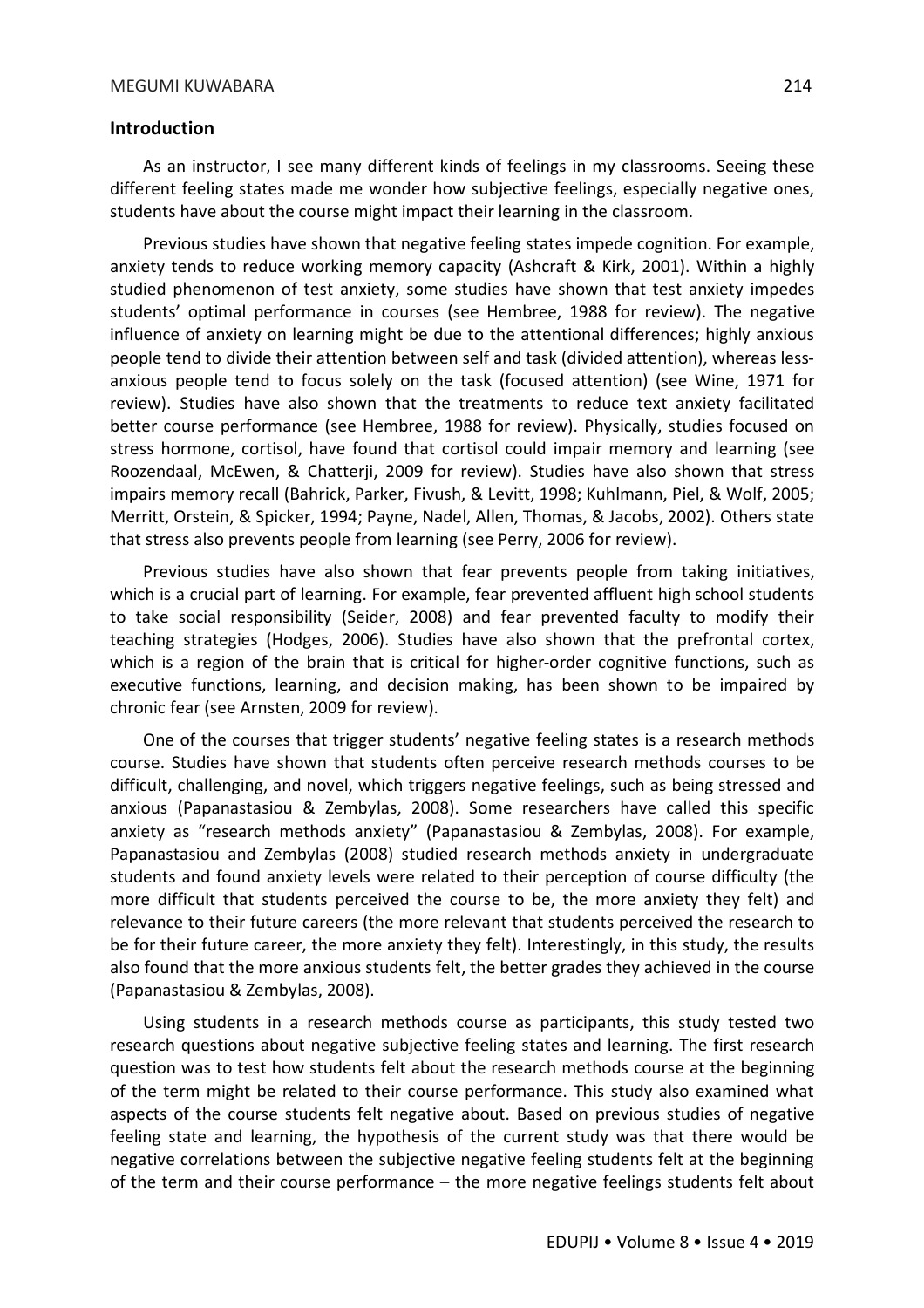#### MEGUMI KUWABARA 215

the research methods course at the beginning of the term, the worse the students would perform in the course.

The second research question focused on how the reduction in negative feeling state throughout the term of the class might be related to their course performance. Based on the previous studies on text anxiety and the intervention, there would be a positive correlation between the reduction of negative feelings and their course performance – the more reduction in how negative students felt throughout the term, the better they would perform in the course.

This study expanded the previous studies on negative feeling state by including fear and worry as negative feeling states rather than focusing on anxiety as previously studied. The current study also expanded by adding information on what aspects of the research methods course made students feel more scared and worried.

## **Methodology**

106 undergraduate students who were enrolled in a Research Methods course participated in this study. All of them majored in Child Development and either junior or senior standing. Three (2.8%) were males and 103 (97.2%) were females, which is typical for the major. The race/ethnicity of the participants is shown in Table 1, which mirrors the diverse student body of the university.

Surveys were created in order to see the perception of student's current knowledge, the effectiveness of teaching strategies (at the end of the term only), and how students felt about the research methods course or conducting research. For the current study, two questions related to subjective feelings about conducting research were used for the purposes of analysis. Two feelings – fear, and worry/stress – were posed utilizing a 10-point, Likert-type scale, with "0" representing "not at all" and "10" representing "very much." At the beginning of the term, the survey questions were targeted to the research methods course to which the students were enrolled ("How fearful are you about this class?" "How worried/stressed are you about this class?") in order to capture their general feeling towards the research methods course. At the end of the term, the survey questions were targeted on their future research ("How fearful/worried are you about conducting more research in the future?" "How fearful/worried are you about reading and understanding research articles in the future?"). The students were also asked an open-ended question about what they were most feared and worried about the course ("What do you most fear/worry about this class?").

These survey questions were used in place of the Attitudes Toward Research (ATR) scale (Papanastasiou, 2005). One reason for this approach was that the research questions targeted two feeling states, fear and worry, which have been shown to differ from anxiety that the ATR scale best measures (see Sylvers, Lilienfeld, & LaPrairie, 2011 for review). A second reason was to avoid the influence of specific content questions asked in the ATR scale for the open-ended question, which asks students about what aspects of the research methods course they were most scared/worried.

To measure participants' feelings at the beginning of the term, students enrolled in the course received the survey questions either online or through paper format on the first day of the course. Irrespective of format – online or paper – the survey questions were given to the students prior to any information given about the course (e.g., on the first day, the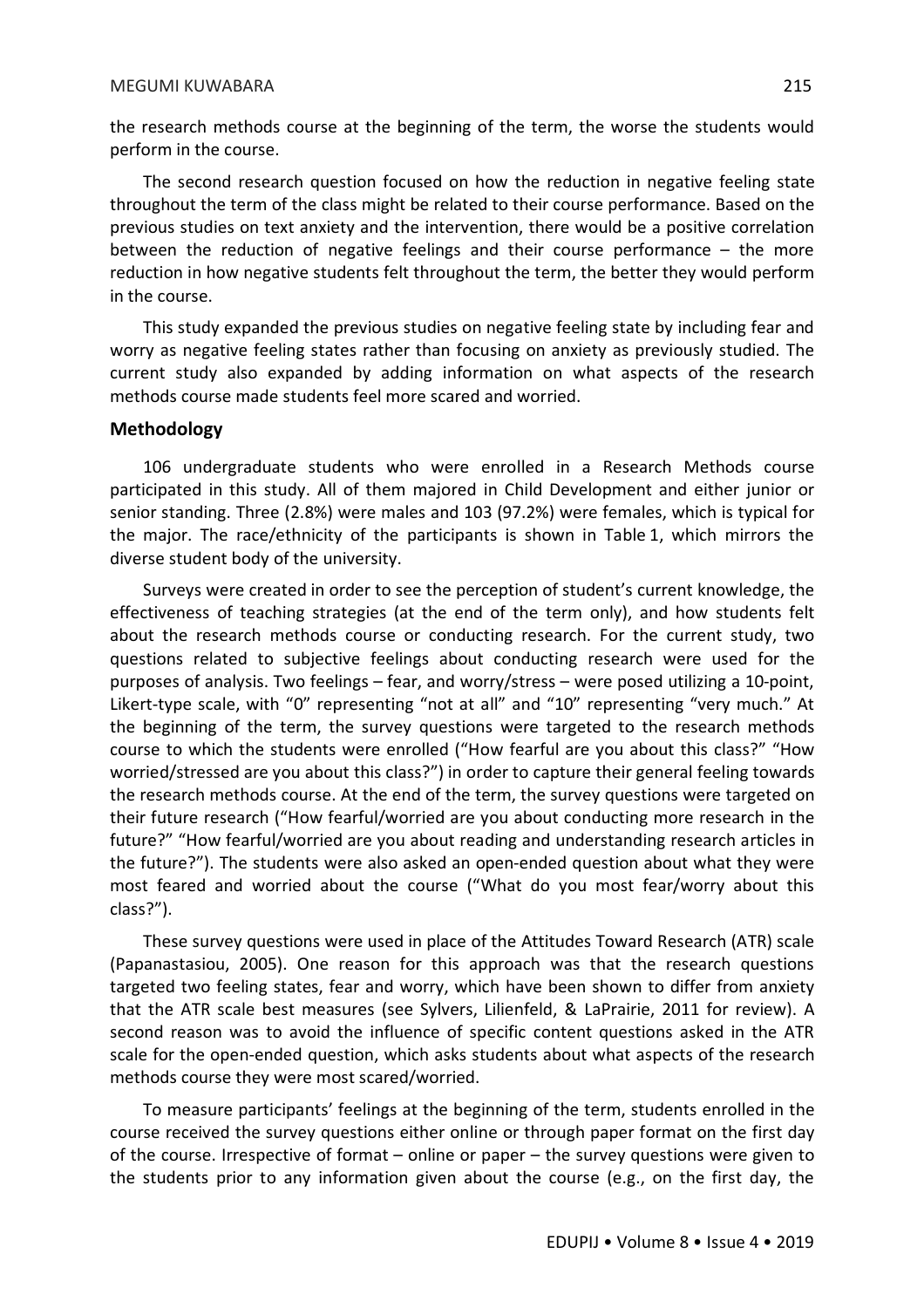students were asked to complete the survey before introducing the course expectations). At the end of the term, the students were asked to complete the end-of-term version of the survey after completing their final exams. The students' course grade, exam scores, and research paper scores were used as an indicator of their course performance.

#### **Results**

At the beginning of the term, the students' ratings on two feeling-related questions ("How fearful are you about this class?" "How worried/stressed are you about this class?") were found to be strongly correlated (*r* = .82). Also, at the end of the term, the students' ratings on two feeling-related questions ("How fearful/worried are you about conducting more research in the future?" "How fearful/worried are you about reading and understanding research articles in the future?") were found to be strongly correlated (*r* = .68). Therefore, these two ratings were averaged in order to create a dependent variable, average negative feeling at the beginning of the term and the end of the term. Also, mid-term exam and final exam scores (*r* = .91), first research paper and final research paper scores (*r* = .77) were found to be highly correlated; therefore, these two scores were averaged so as to create a dependent variable, average exam and average research paper scores for each student.

To test the relationship between the subjective negative feeling variables and course performance variables, the aforementioned variables were entered into Pearson Correlations. As seen in Table 2, there multiple significant relations were found among the feeling variables and course performance variables, which are reviewed in the subsequent Discussion section.

With the open question asking students about what aspects of the research methods course they were most scared/worried, the responses given by the students were then sorted into nine categories (quizzes/tests, the difficulty of course/materials, workload, grades – not passing/getting good grades, time management/work-life balance, research, writing, math/statistics, and group work). Some of the students' responses were sorted into more than two categories (e.g., "What I am most scared and worried about this class would be very difficult and writing papers." This response would be sorted as difficulty of course/materials, and also writing). Table 3 shows the number and percentage of responses sorted into each category.

To test the second research question, the reduction in negative feelings about the research methods course throughout the term was calculated as the score difference between the average negative feeling at the beginning of term and the average negative feeling at the end of term (the average negative feeling at the beginning – the average negative feeling at the end). A larger number indicated greater reduction of negative feeling about the research methods course – meaning feeling less fearful/worried about the course throughout the term. For example, if a student rated "8" at the beginning of the term, then rated "6" at the end of term, the difference – reduction of negative feeling – would be "2"; whereas, if a student rated "8" at the beginning of the term and "2" at the end of the term, the difference – reduction of the negative feeling – would be "6." Table 4 shows the correlations between the reduction in negative feelings and course performance variables, which are also addressed in the following Discussion section.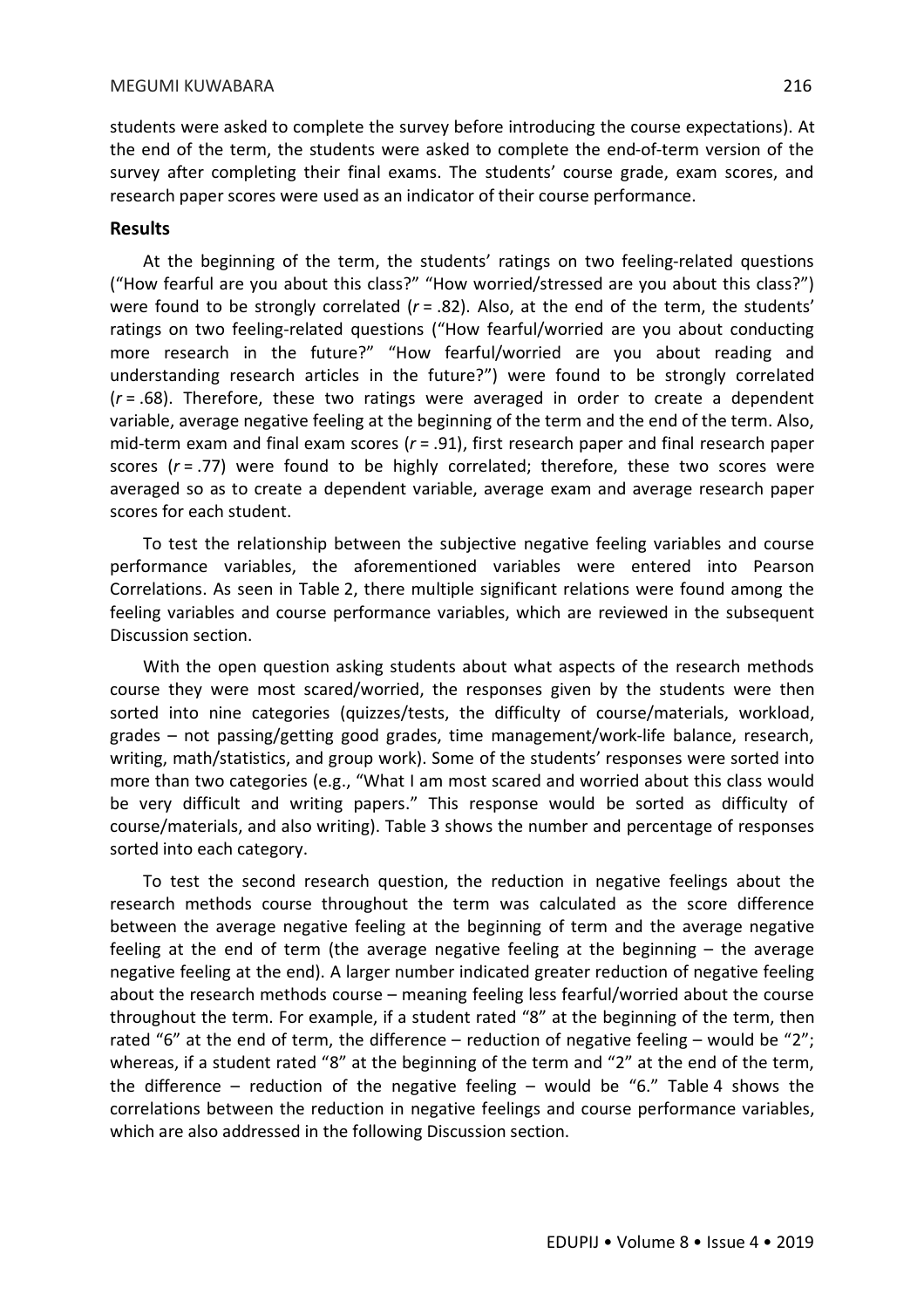### **Discussion and Conclusion**

Two research questions were investigated in this study: The first question was regarding negative feelings (fear and worry) that students felt about a research methods course at the beginning of the term might be related to their course performance, and the second question was how any reduction in negative feeling throughout the term might be related to their course performance.

Regarding the first research question – whether students' negative feelings about the course at the beginning of the term might be related to their course performance, as seen in Table 2, was not found to have any significant relationship. The results did not support the hypothesis, suggesting that students' negative feelings about the course at the beginning of the term did not impede their learning throughout the course. This result contributes to the new insight that fear and worry that students felt in this course initially did not prevent them from taking initiatives (learning) as shown in previous research discussed in the Introduction section. The results also contradict the assumption that anxious and fearful students do not perform well in school. A possible reason for the results might be due to the measurements used in this study, which measured general fear and worry, rather than specific fear and worry or prolonged fear and worry. For example, some studies have found that specific anxiety measures, such as test anxiety measures, predicted better on course performance, whereas general anxiety measures did not predict as well as specific measures (Alpert & Haber, 1960). Another possibility is that the survey questions used in this study did not provide any specific definitions for the feeling states of fear and worry. Therefore, students might be confused about what those terms may have meant (although this is unlikely considering that fear is one of the basic emotions (Izard, 1992).

For the second research question – how the reduction in students' negative feelings throughout the term might relate to their course performance, as seen in Table 3, the greater the reduction in negative feelings felt throughout the term, the better the students performed (specifically, their final course grades and research paper scores). This suggests that students who overcame their negative feelings about the course performed better. Interesting, the reduction in negative feelings was not related to their exam scores, but was significantly related to their overall course grade and research paper scores. This suggests that the reduction in negative feelings might have differential influences on a different domain of assessments. The explanation of the results (differential influences) may require further examination of why and how that might be.

How might the reduction of students' negative feelings be related to their course performance? One possibility might be due to their executive function (EF) skills (e.g., Munakata et al., 2011). Previous studies have shown that overcoming fear might be related to EF skills (e.g., Sotres-Bayon, Cain, & LeDoux, 2006). Better EF skills have also been shown to be related to better academic achievement (e.g., Best, Miller, & Naglieri, 2011). There are two possible relations between the reduction of negative feelings, EF skills, and academic performance. One possibility is that the EF skills mediate the relationship between fear reduction and academic performance – the better EF skills explains the relationship between the reduction and academic performance (the better EF skills influences both the reduction and better academic performance independently; therefore, there is no direct relationship between the reduction and academic performance without the EF skills). The second possibility is that the EF skills moderate the relationship between fear reduction and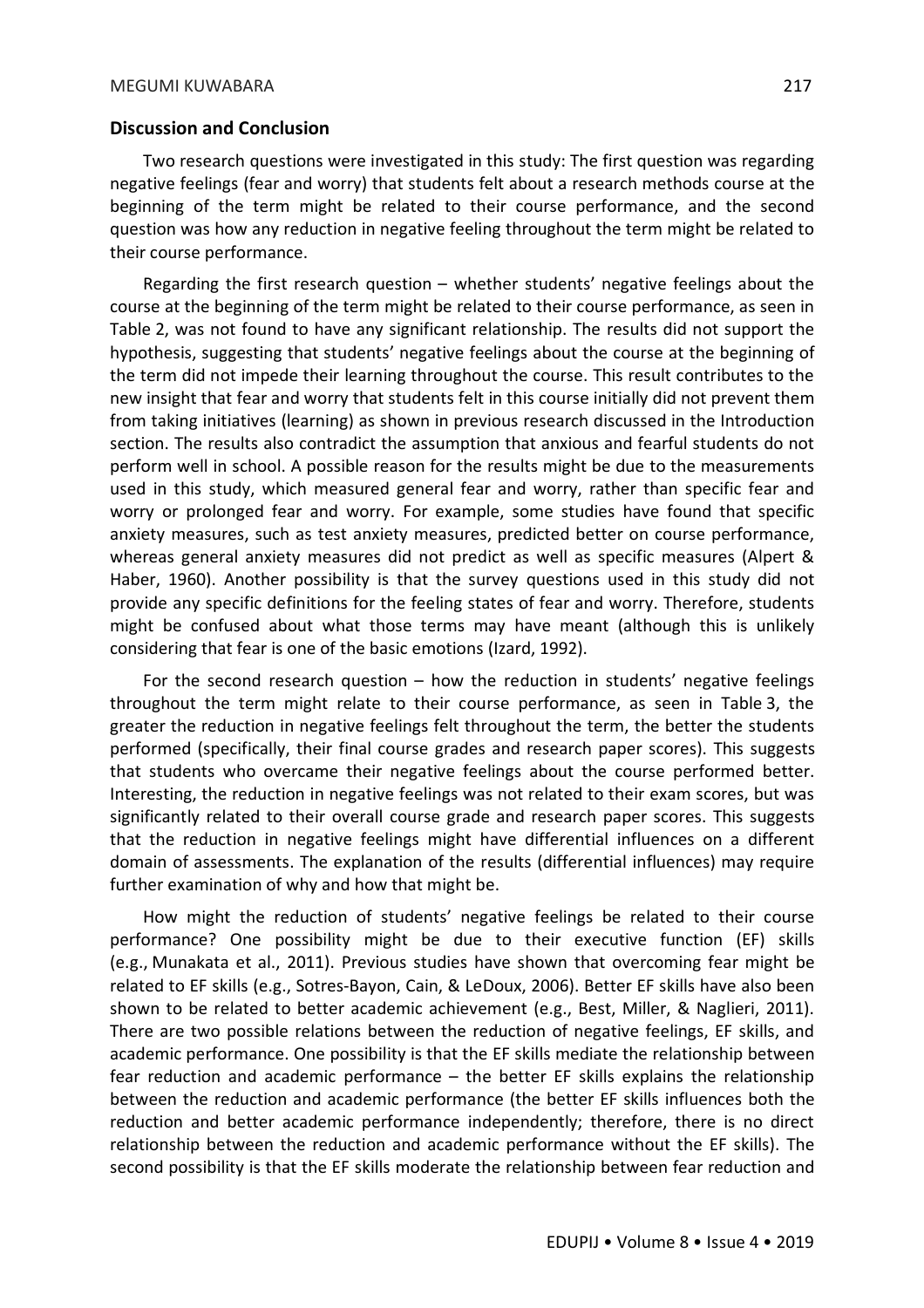academic performance – the relationship between the reduction and academic performance would be different based on the level of EF skills. Future research is needed in order to examine the relationship between the reduction of fear/worry, EF skills, and course performance.

The results from the open-ended question about what aspects of the research methods course the students were most scared/worried about at the beginning of term provides potential insight into how to reduce such negative feelings. The results show what the students were most scared/worried about the course in nine diverse categories. The most common fear/worry about the course was writing (21%). The next most common fear/worry was difficulty of the course/materials (17%) and the course workload (17%). Interestingly, there were fewer students who expressed fear/worry about math or statistics (2%). Many of the students' responses at the beginning of the term were vague or seemingly unrelated to that particular course's content. For example, many students expressed fear/worry about the difficulty of the course and its workload (e.g., "I am scared and worried that this course will be very difficult and time-consuming"), but the description provided in the question could be applied to any course, and therefore not particular to a research methods course. Only 14% of responses ("Research" & "Math/Statistics" categories) were tied to the content of the course in question, with the majority of comments (as seen by categories) being generic and not tied particularly to the content of this course. Even within the responses related to this course, as seen in previous research (Papanastasiou & Zembylas, 2008), students' responses were not specific to which parts of research or math/statistics they were scared or worried about (e.g., "Research scares me" or "I am most scared about the math portion of this course"). These responses suggest that there are potential ways to reduce students' negative feelings towards this course. For example, making assignments manageable (e.g., smaller assignments, such as parts of research papers, that lead to major assignments, such as a final research paper) might help those students who commented on issues with workload, time management, and writing as being the scariest and worrisome part of the course.

The limitations of the current study are that the data were collected from a single research methods course that was taught by one instructor. The data might be different for other courses and thereby may elicit less negative feelings in students, and also might differ if the course was taught by different instructors. Also, other measures, such as previous course grades, and students' EF skills were not collected in this study, which may have influenced the relationships found in this study. Besides, the survey questions were selfreporting, and therefore relied heavily on the students' self-perceptions of their feeling states.

Overall, the current research findings expand on the existing research on learning and feeling by examining the feeling state of students, specifically incorporating fear and worry, in the classroom and how negative feeling states might impede or facilitate their learning. Testing was applied in the classroom which also strengthens and generalizes the relationship between cognition, learning, and feeling states found in the other studies. The current research also contributes to the scholarship of learning and teaching by examining the relationship between students' negative feeling states and their course performances. This study highlights the importance of understanding students' feelings of state and how it might influence the students' course performance and learning. The results highlight the needs for instructors of research methods courses to be mindful of potential negative feeling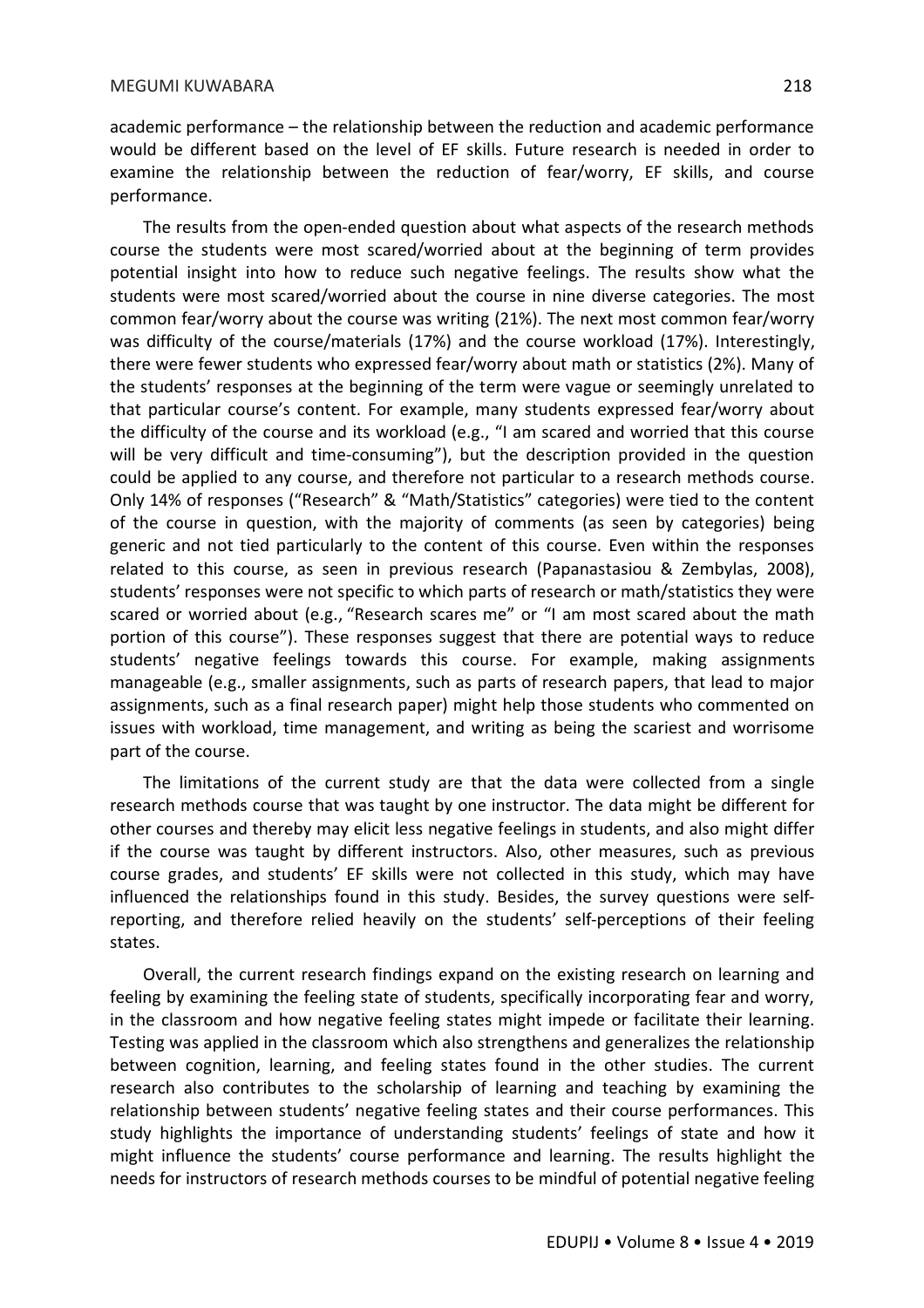blockage, and to consider ways to minimize them for the sake of their students' success on the course.

### **References**

- Alpert, R., & Haber, R.N. (1960). Anxiety in academic achievement situations. *Journal of Abnormal and Social Psychology, 61*(2), 207-215.
- Arnsten, A. F. (2009). Stress signaling pathways that impair prefrontal cortex structure and function*. Nature Reviews Neuroscience, 10*(6), 410-422.
- Ashcraft, M. H., & Kirk, E. P. (2001). The relationships among working memory, math anxiety, and performance. *Journal of Experimental Psychology: General, 130*(2), 224-237.
- Bahrick, L., Parker, J., Fivush, R., & Levitt, M. (1998). The effects of stress on young children's memory for a natural disaster. *Journal of Experimental Psychology: Applied, 4*(4)*,*  308-331.
- Best, J. R., Miller, P. H., & Naglieri, J. A. (2011). Relations between executive function and academic achievement from age 5 to 17 in a large, representative national sample. *Learning and Individual Differences, 21*(4)*,* 327-336.
- Hembree, R. (1988). Correlates, causes, effects and treatment of test anxiety. *Review of Educational Research, 58*(1), 47-77.
- Hodges, L. C. (2006). Preparing faculty for pedagogical change: Helping faculty deal with fear. *To Improve The Academy: A Journal of Educational Development, 24*(1), 121-134.
- Izard, C. E. (1992). Basic emotions, relations among emotions, and emotion-cognition relations. *Psychological Review, 99*(3), 561-565.
- Kuhlmann, S., Piel, M., & Wolf, O. T. (2005). Impaired memory retrieval after psychosocial stress in healthy young men. *Journal of Neuroscience, 25*(11), 2977-2982.
- Merritt, K., Ornstein, P. A., & Spicker, B. (1994). Children's memory for a salient medical procedure: Implications for testimony. *Pediatrics, 94*(1)*,* 17-23.
- Munakata, Y., Herd, S. A., Chatham, C. H., Depue, B. E., Banich, M. T., & O'Reilly, R. C. (2011). A unified framework for inhibitory control. *Trends in Cognitive Sciences, 15*(10), 453- 459.
- Papanastasiou, E. C. (2005). Assessing the factor structure of a questionnaire that measures student's attitudes toward research. *Statistics Education Research Journal, 4*(1), 16- 26.
- Papanastasiou, E. C., & Zembylas, M. (2008). Anxiety in undergraduate research methods courses: its nature and implications. *International Journal of Research & Method in Education, 31*(2), 155-167.
- Payne, J. D., Nadel, L., Allen, J. J., Thomas, K. G., & Jacobs, W. J. (2002). The effects of experimentally induced stress on false recognition. *Memory, 10*(1), 1-6.
- Perry, B. D. (2006). Fear and learning: Trauma-related factors in the adult education process. *New Directions for Adult and Continuing Education, 110,* 21-27.
- Roozendaal, B., McEwen, B. S., & Chattarji, S. (2009). Stress, memory, and the amygdala. *Nature Reviews Neuroscience, 10*(6), 423-433.
- Seider, S. (2008). "Bad things could happen": How fear impedes social responsibility in privileged adolescents. *Journal of Adolescent Research, 23*(6)*,* 647-666.
- Sotres-Bayon, F., Cain, C. K., & LeDoux, J. E. (2006). Brain mechanisms of fear extinction: Historical perspectives on the contribution of prefrontal cortex. *Biological Psychiatry, 60*(4), 329-336.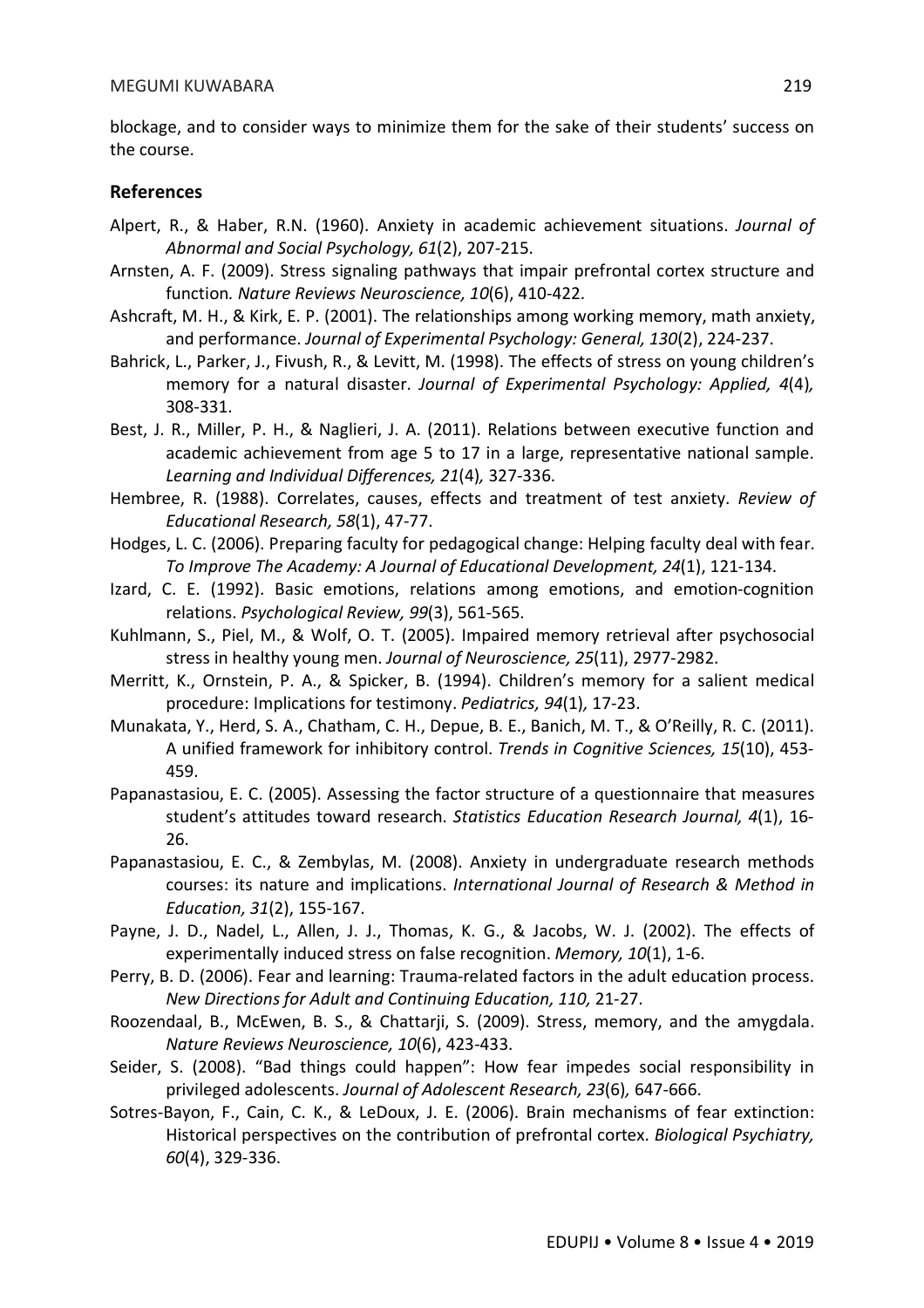Sylvers, P., Lilienfeld, S. O., & LaPrairie, J. L. (2011). Differences between trait fear and trait anxiety: Implications for psychopathology. *Clinical Psychology Review, 31*(1)*,* 122- 137.

Wine, J. (1971). Test anxiety and direction of attention. *Psychological Bulletin, 76*(2), 92-104.

## **Appendix**

| Table 1. Race/ethnicity distribution of the participants |               |       |  |  |
|----------------------------------------------------------|---------------|-------|--|--|
| Race/Ethnicity                                           | n             | %     |  |  |
| African American                                         | 6             | 5.7%  |  |  |
| Asian                                                    | 12            | 11.3% |  |  |
| Caucasian                                                |               | 6.6%  |  |  |
| Hispanic or Latino/Latina                                | 73            | 68.9% |  |  |
| Middle Eastern or North African                          | $\mathcal{P}$ | 1.9%  |  |  |
| Native Hawaiian or Other Pacific Islander                |               | 0.9%  |  |  |
| Other                                                    | 3             | 2.8%  |  |  |
| <b>Missing</b>                                           | 2             | 1.9%  |  |  |
| Total                                                    | 106           |       |  |  |

| Table 2. Correlations between feeling variables and course performance variables |  |  |  |  |
|----------------------------------------------------------------------------------|--|--|--|--|
|----------------------------------------------------------------------------------|--|--|--|--|

|                                     |        | 3        | 4       |          |
|-------------------------------------|--------|----------|---------|----------|
| 1. Negative Feeling at<br>Beginning | $.20*$ | $-.04$   | $-.03$  | .02      |
| 2. Negative Feeling at<br>End       |        | $-.39**$ | $-25*$  | $-.28**$ |
| 3. Course Grade                     |        |          | $.53**$ | $.89**$  |
| 4. Exams                            |        |          |         | $.41**$  |
| 5. Research Papers                  |        |          |         |          |

\*\* Correlation is significant at the .01 level (2-tailed)

\* Correlation is significant at the .05 level (2-tailed)

| Table 3. Number of responses in each category |               |      |  |  |
|-----------------------------------------------|---------------|------|--|--|
| Categories                                    | n             | %    |  |  |
| Writing                                       | 28            | 21%  |  |  |
| Difficult Course/Materials                    | 23            | 17%  |  |  |
| Workload                                      | 22            | 17%  |  |  |
| Grades                                        | 16            | 12%  |  |  |
| Research                                      | 14            | 11%  |  |  |
| Time Management/Work-Life Balance             | 12            | 9%   |  |  |
| Quizzes/Tests                                 | 11            | 8%   |  |  |
| Math/Statistics                               | 4             | 3%   |  |  |
| Group Work                                    | $\mathcal{P}$ | 2%   |  |  |
|                                               | Total<br>132  | 100% |  |  |